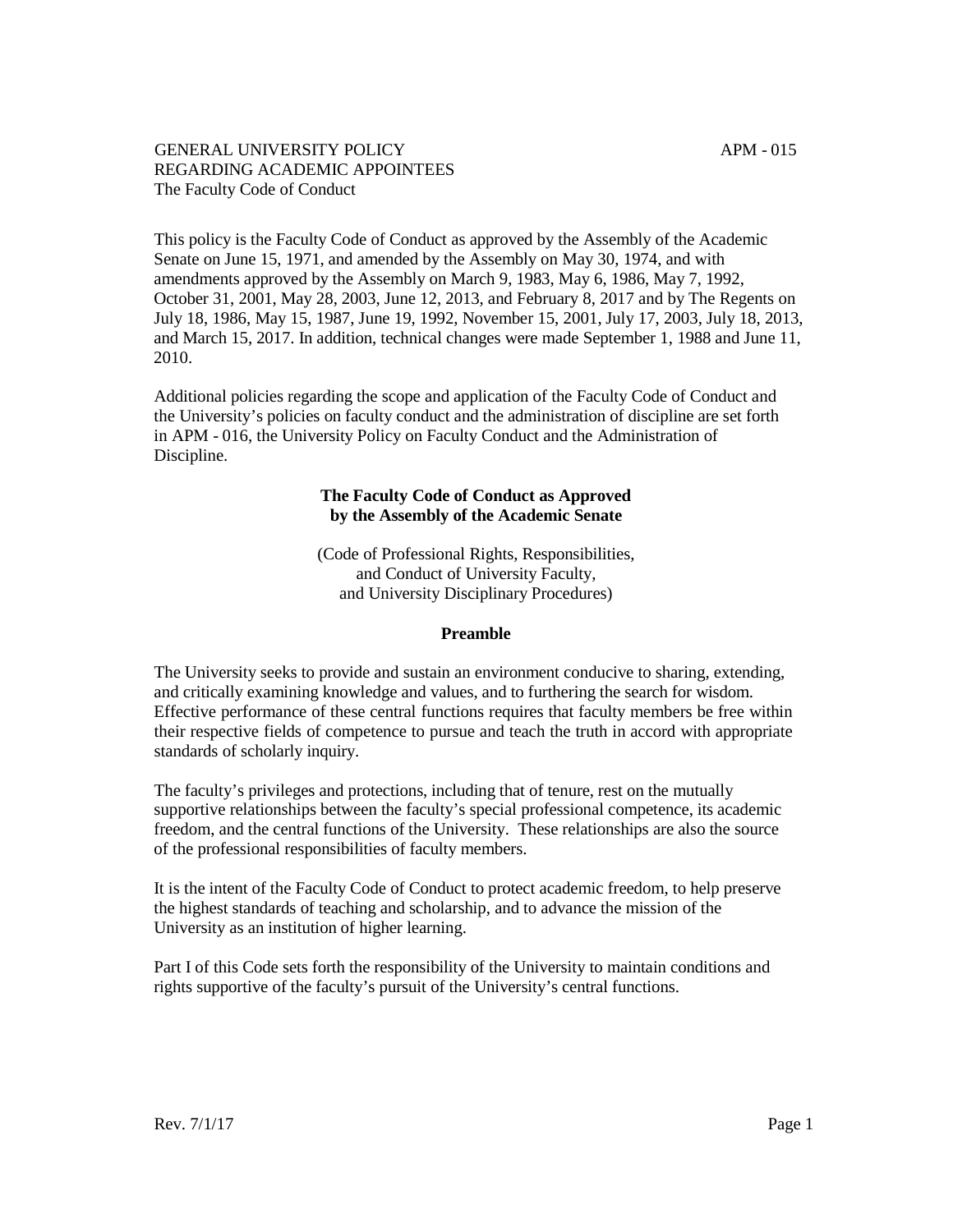Part II of this Code elaborates standards of professional conduct, derived from general professional consensus about the existence of certain precepts as basic to acceptable faculty behavior. Conduct which departs from these precepts is viewed by faculty as unacceptable because it is inconsistent with the mission of the University. The articulation of types of unacceptable faculty conduct is appropriate both to verify that a consensus about minimally acceptable standards in fact does exist and to give fair notice to all that departures from these minimal standards may give rise to disciplinary proceedings.

In Part II a clear distinction is made between statements of (1) ethical principles and (2) types of unacceptable behavior.

#### 1. **Ethical Principles**

These are drawn primarily from the 1966 *Statement on Professional Ethics* and subsequent revisions of June, 1987, issued by the American Association of University Professors. They comprise ethical prescriptions affirming the highest professional ideals. They are aspirational in character, and represent objectives toward which faculty members should strive. Behavior in accordance with these principles clearly precludes the application of a disciplinary sanction. These Ethical Principles are to be distinguished from *Types of Unacceptable Faculty Conduct* referred to in the following paragraph. The *Types of Unacceptable Faculty Conduct*, unlike the Ethical Principles, are mandatory in character, and state minimum levels of conduct below which a faculty member cannot fall without being subject to University discipline.

## 2. **Types of Unacceptable Faculty Conduct**

Derived from the Ethical Principles, these statements specify examples of types of unacceptable faculty behavior which are subject to University discipline because, as stated in the introductory section to Part II, they are "not justified by the Ethical Principles" and they "significantly impair the University's central functions as set forth in the Preamble."

The Ethical Principles encompass major concerns traditionally and currently important to the profession. The examples of types of unacceptable faculty conduct set forth below are not exhaustive. It is expected that case adjudication, the lessons of experience and evolving standards of the profession will promote reasoned adaptation and change of this Code. Faculty may be subjected to disciplinary action under this Code for any type of conduct which, although not specifically enumerated herein, meets the standard for unacceptable faculty behavior set forth above. It should be noted, however, that no provision of the Code shall be construed as providing the basis for judging the propriety or impropriety of collective withholding of services by faculty. Rules and sanctions that presently exist to cover such actions derive from sources external to this Code.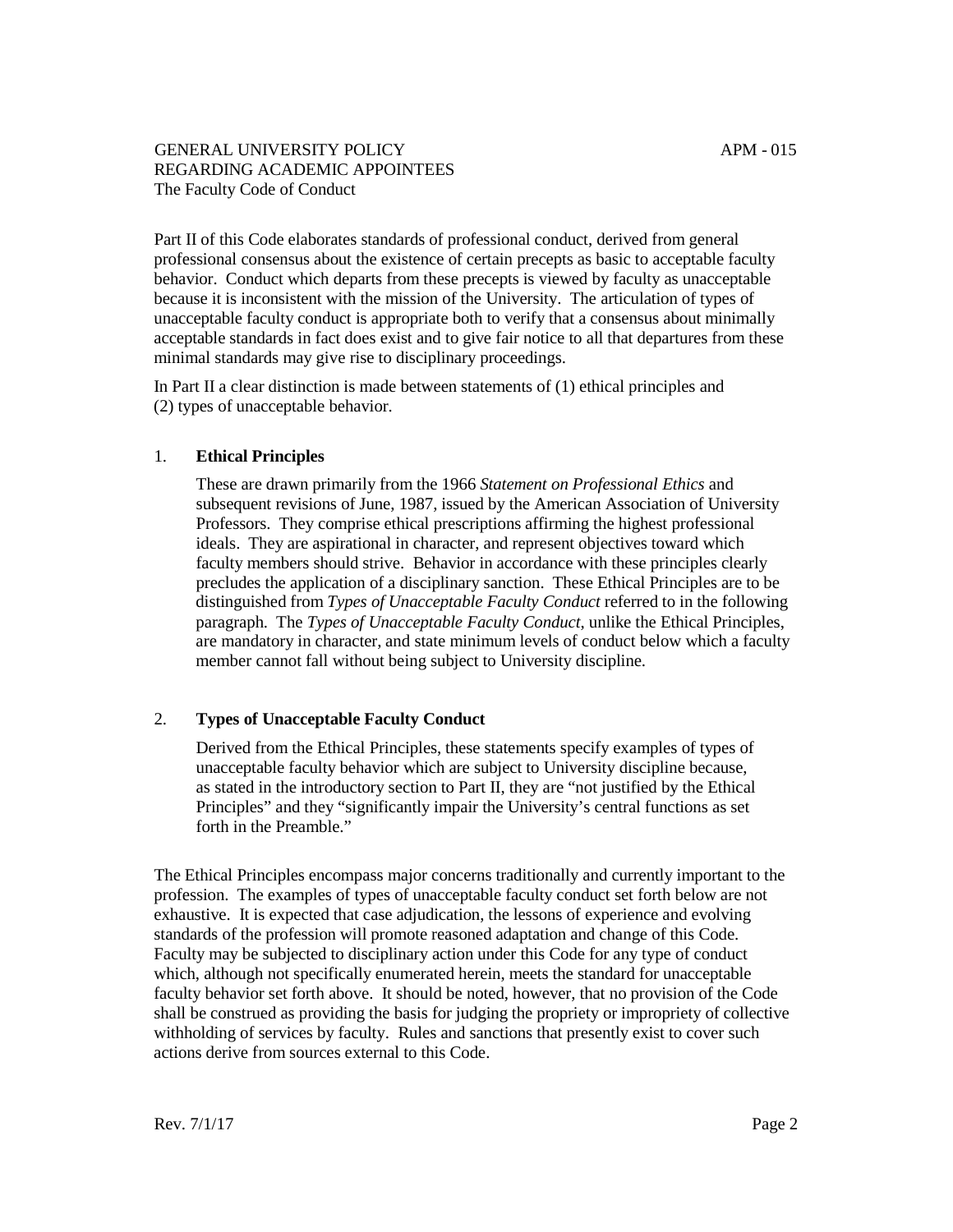Part III of this Code deals with the enforcement process applicable to unacceptable faculty behavior. That process must meet basic standards of fairness and must reflect significant faculty involvement. In order to guide each campus in the development of disciplinary procedures that comply with this policy and Senate Bylaws, Part III provides an outline of mandatory principles to which each Division must adhere and discretionary principles which are strongly recommended.

#### **Part I** – **Professional Rights of Faculty**

In support of the University's central functions as an institution of higher learning, a major responsibility of the administration is to protect and encourage the faculty in its teaching, learning, research, and public service. The authority to discipline faculty members in appropriate cases derives from the shared recognition by the faculty and the administration that the purpose of discipline is to preserve conditions hospitable to these pursuits. Such conditions, as they relate to the faculty, include, for example:

- 1. free inquiry, and exchange of ideas;
- 2. the right to present controversial material relevant to a course of instruction;
- 3. enjoyment of constitutionally protected freedom of expression;
- 4. freedom to address any matter of institutional policy or action when acting as a member of the faculty whether or not as a member of an agency of institutional governance;
- 5. participation in the governance of the University, as provided in the Bylaws and Standing Orders of The Regents and the regulations of the University, including
	- (a) approval of course content and manner of instruction,
	- (b) establishment of requirements for matriculation and for degrees,
	- (c) appointment and promotion of faculty,
	- (d) selection of chairs of departments and certain academic administrators,
	- (e) discipline of members of the faculty, and the formulation of rules and procedures for discipline of students,
	- (f) establishment of norms for teaching responsibilities and for evaluation of both faculty and student achievement, and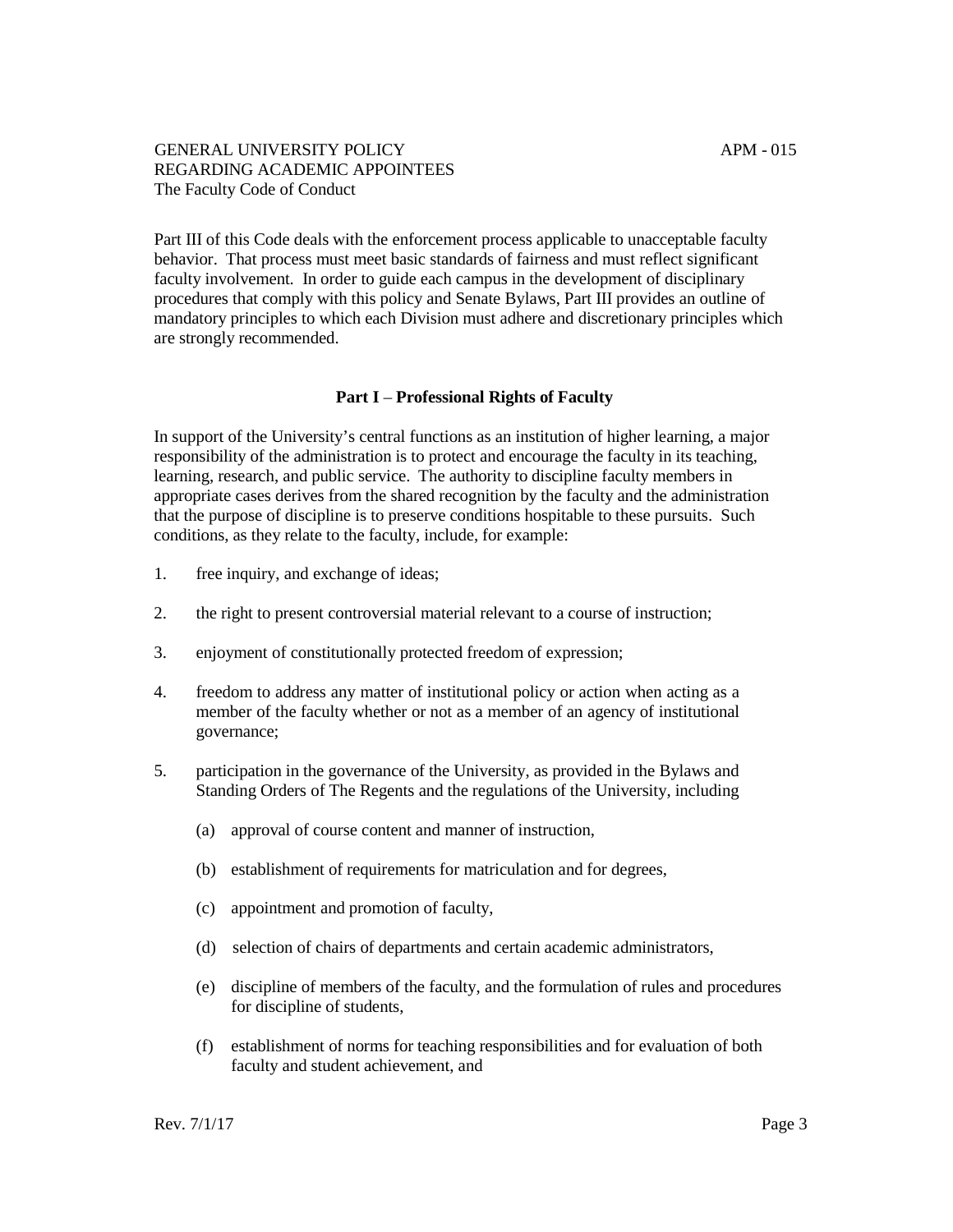- (g) determination of the forms of departmental governance;
- 6. the right to be judged by one's colleagues, in accordance with fair procedures and due process, in matters of promotion, tenure, and discipline, solely on the basis of the faculty members' professional qualifications and professional conduct.

# **Part II** – **Professional Responsibilities, Ethical Principles, and Unacceptable Faculty Conduct**

This listing of faculty responsibilities, ethical principles, and types of unacceptable behavior is organized around the individual faculty member's relation to teaching and students, to scholarship, to the University, to colleagues, and to the community. Since University discipline, as distinguished from other forms of reproval or administrative actions, should be reserved for faculty misconduct that is either serious in itself or is made serious through its repetition, or its consequences, the following general principle is intended to govern all instances of its application:

University discipline under this Code may be imposed on a faculty member only for conduct which is not justified by the ethical principles and which significantly impairs the University's central functions as set forth in the Preamble. To the extent that violations of University policies mentioned in the examples below are not also inconsistent with the ethical principles, these policy violations may not be independent grounds for imposing discipline as defined herein. The *Types of Unacceptable Conduct* listed below in Sections A through E are examples of types of conduct which meet the preceding standards and hence are presumptively subject to University discipline. Other types of serious misconduct, not specifically enumerated herein, may nonetheless be the basis for disciplinary action if they also meet the preceding standards.

# A. **Teaching and Students**

**Ethical Principles**. "As teachers, the professors encourage the free pursuit of learning of their students. They hold before them the best scholarly standards of their discipline. Professors demonstrate respect for students as individuals and adhere to their proper roles as intellectual guides and counselors. Professors make every reasonable effort to foster honest academic conduct and to assure that their evaluations of students reflect each student's true merit. They respect the confidential nature of the relationship between professor and student. They avoid any exploitation, harassment, or discriminatory treatment of students. They acknowledge significant academic or scholarly assistance from them. They protect their academic freedom." (AAUP Statement, 1966; Revised, 1987)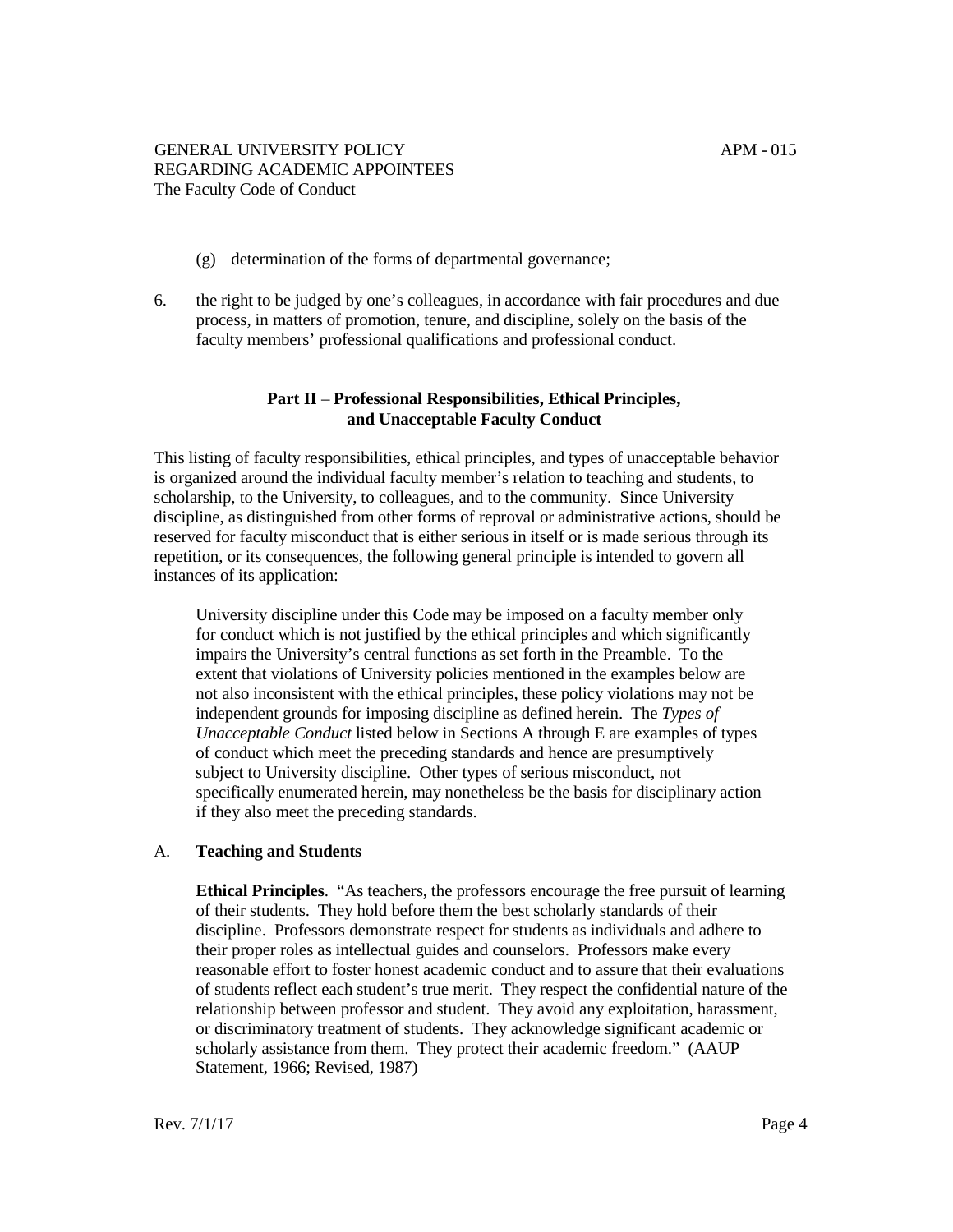The integrity of the faculty-student relationship is the foundation of the University's educational mission. This relationship vests considerable trust in the faculty member, who, in turn, bears authority and accountability as mentor, educator, and evaluator. The unequal institutional power inherent in this relationship heightens the vulnerability of the student and the potential for coercion. The pedagogical relationship between faculty member and student must be protected from influences or activities that can interfere with learning consistent with the goals and ideals of the University. Whenever a faculty member is responsible for academic supervision of a student, a personal relationship between them of a romantic or sexual nature, even if consensual, is inappropriate. Any such relationship jeopardizes the integrity of the educational process.

In this section, the term student refers to all individuals under the academic supervision of faculty.

## **Types of unacceptable conduct**:

- 1. Failure to meet the responsibilities of instruction, including:
	- (a) arbitrary denial of access to instruction;
	- (b) significant intrusion of material unrelated to the course;
	- (c) significant failure to adhere, without legitimate reason, to the rules of the faculty in the conduct of courses, to meet class, to keep office hours, or to hold examinations as scheduled;
	- (d) evaluation of student work by criteria not directly reflective of course performance;
	- (e) undue and unexcused delay in evaluating student work.
- 2. Discrimination, including harassment, against a student on political grounds, or for reasons of race, color, religion, sex, sexual orientation, gender, gender expression, gender identity, ethnic origin, national origin, ancestry, marital status, pregnancy, physical or mental disability, medical condition (cancer-related or genetic characteristics), genetic information (including family medical history), or service in the uniformed services as defined by the Uniformed Services Employment and Reemployment Rights Act of 1994 (USERRA), as well as state military and naval service, or, within the limits imposed by law or University regulations, because of age or citizenship or for other arbitrary or personal reasons.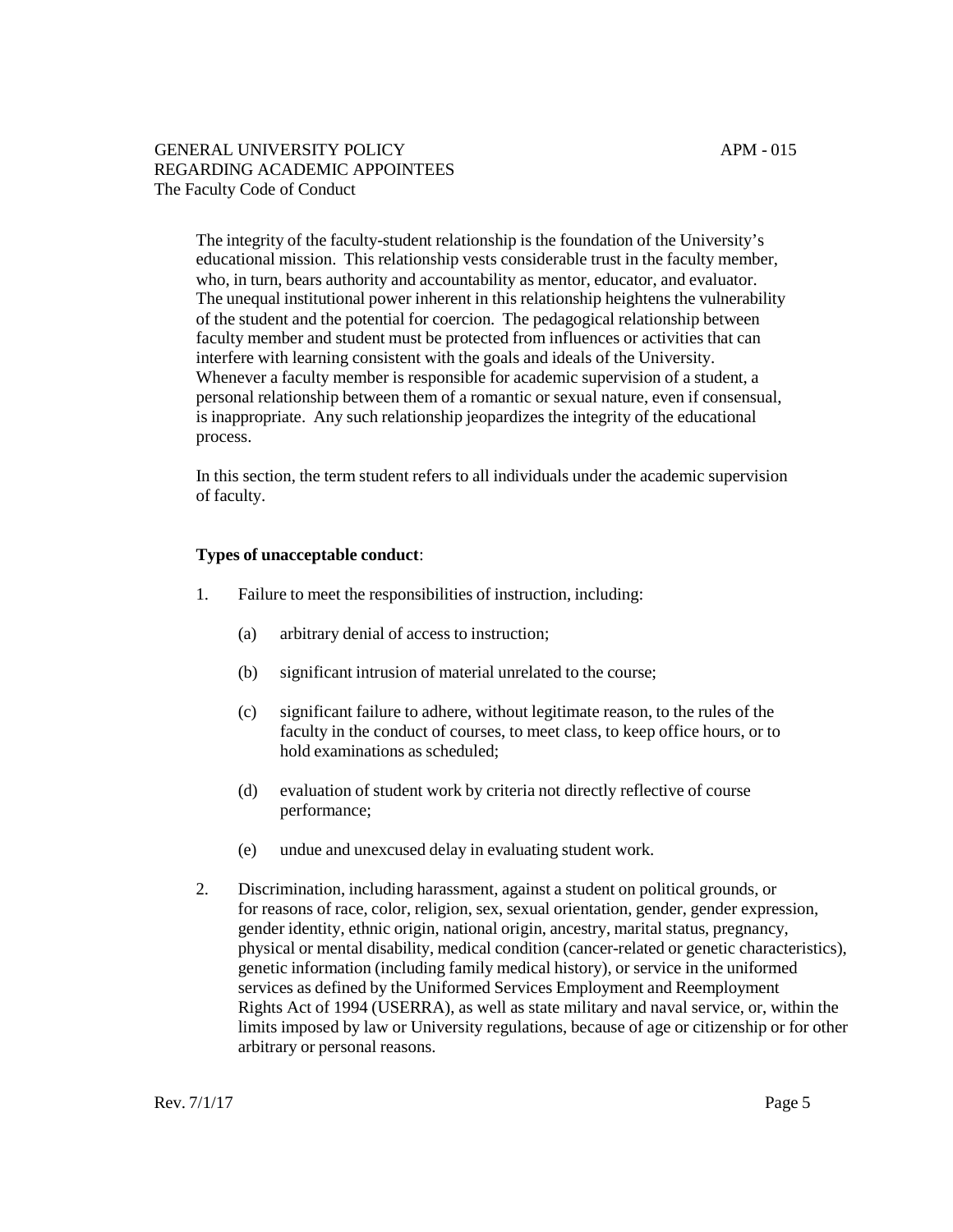- 3. Sexual violence and sexual harassment, as defined by University policy, of a student.
- 4. Violation of the University policy, including the pertinent guidelines, applying to nondiscrimination against students on the basis of disability.
- 5. Use of the position or powers of a faculty member to coerce the judgment or conscience of a student or to cause harm to a student for arbitrary or personal reasons.
- 6. Participating in or deliberately abetting disruption, interference, or intimidation in the classroom.
- 7. Entering into a romantic or sexual relationship with any student for whom a faculty member has, or should reasonably expect to have in the future<sup>1</sup>, academic responsibility (instructional, evaluative, or supervisory).
- 8. Exercising academic responsibility (instructional, evaluative, or supervisory) for any student with whom a faculty member has a romantic or sexual relationship.

# B. **Scholarship**

**Ethical Principles**. "Professors, guided by a deep conviction of the worth and dignity of the advancement of knowledge, recognize the special responsibilities placed upon them. Their primary responsibility to their subject is to seek and to state the truth as they see it. To this end professors devote their energies to developing and improving their scholarly competence. They accept the obligation to exercise critical selfdiscipline and judgment in using, extending, and transmitting knowledge. They practice intellectual honesty. Although professors may follow subsidiary interests, these interests must never seriously hamper or compromise their freedom of inquiry." (AAUP Statement, 1966; Revised, 1987)

## **Types of unacceptable conduct**:

Violation of canons of intellectual honesty, such as research misconduct and/or intentional misappropriation of the writings, research, and findings of others.

 $1$  A faculty member should reasonably expect to have in the future academic responsibility (instructional, evaluative, or supervisory) for (1) students whose academic program will require them to enroll in a course taught by the faculty member, (2) students known to the faculty member to have an interest in an academic area within the faculty member's academic expertise, or (3) any student for whom a faculty member must have academic responsibility (instructional, evaluative, or supervisory) in the pursuit of a degree.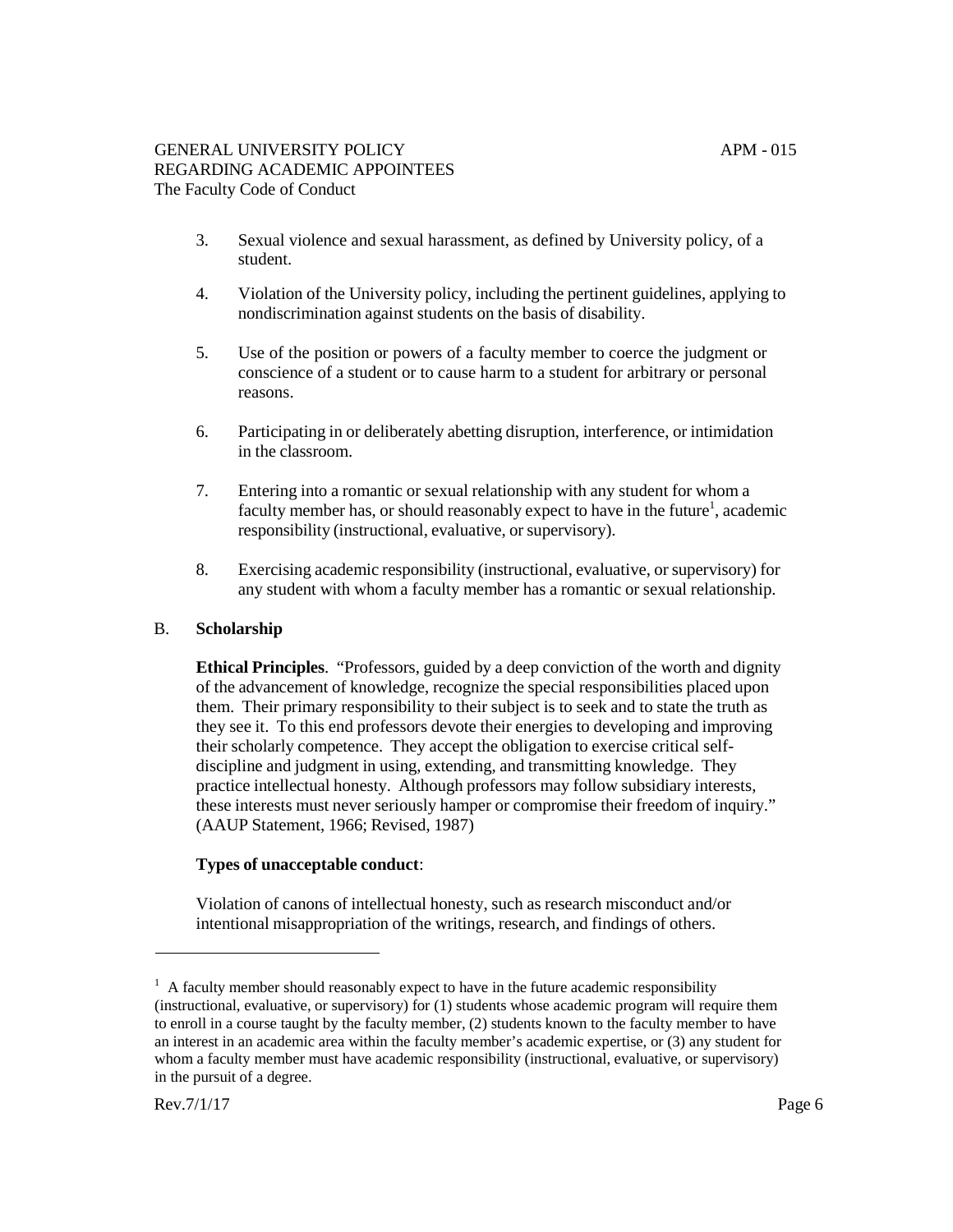## C. **The University**

**Ethical Principles**. "As a member of an academic institution, professors seek above all to be effective teachers and scholars. Although professors observe the stated regulations of the institution, provided the regulations do not contravene academic freedom, they maintain their right to criticize and seek revision. Professors give due regard to their paramount responsibilities within their institution in determining the amount and character of the work done outside it. When considering the interruption or termination of their service, professors recognize the effect of their decision upon the program of the institution and give due notice of their intentions." (AAUP Statement, 1966; Revised, 1987)

#### **Types of unacceptable conduct**:

- 1. Intentional disruption of functions or activities sponsored or authorized by the University.
- 2. Incitement of others to disobey University rules when such incitement constitutes a clear and present danger that violence or abuse against persons or property will occur or that the University's central functions will be significantly impaired.
- 3. Unauthorized use of University resources or facilities on a significant scale for personal, commercial, political, or religious purposes.
- 4. Forcible detention, threats of physical harm to, or harassment of another member of the University community, that interferes with that person's performance of University activities.
- 5. Discrimination, including harassment, against University employees or individuals seeking employment; providing services pursuant to a contract; or applying for or engaged in an unpaid internship, volunteer capacity, or training program leading to employment on political grounds, or for reasons of race, color, religion, sex, sexual orientation, gender, gender expression, gender identity, ethnic origin, national origin, ancestry, marital status, pregnancy, physical or mental disability, medical condition (cancer-related or genetic characteristics), genetic information (including family medical history), or service in the uniformed services as defined by the Uniformed Services Employment and Reemployment Rights Act of 1994 (USERRA), as well as state military and naval service, or, within the limits imposed by law or University regulations, because of age or citizenship or for other arbitrary or personal reasons.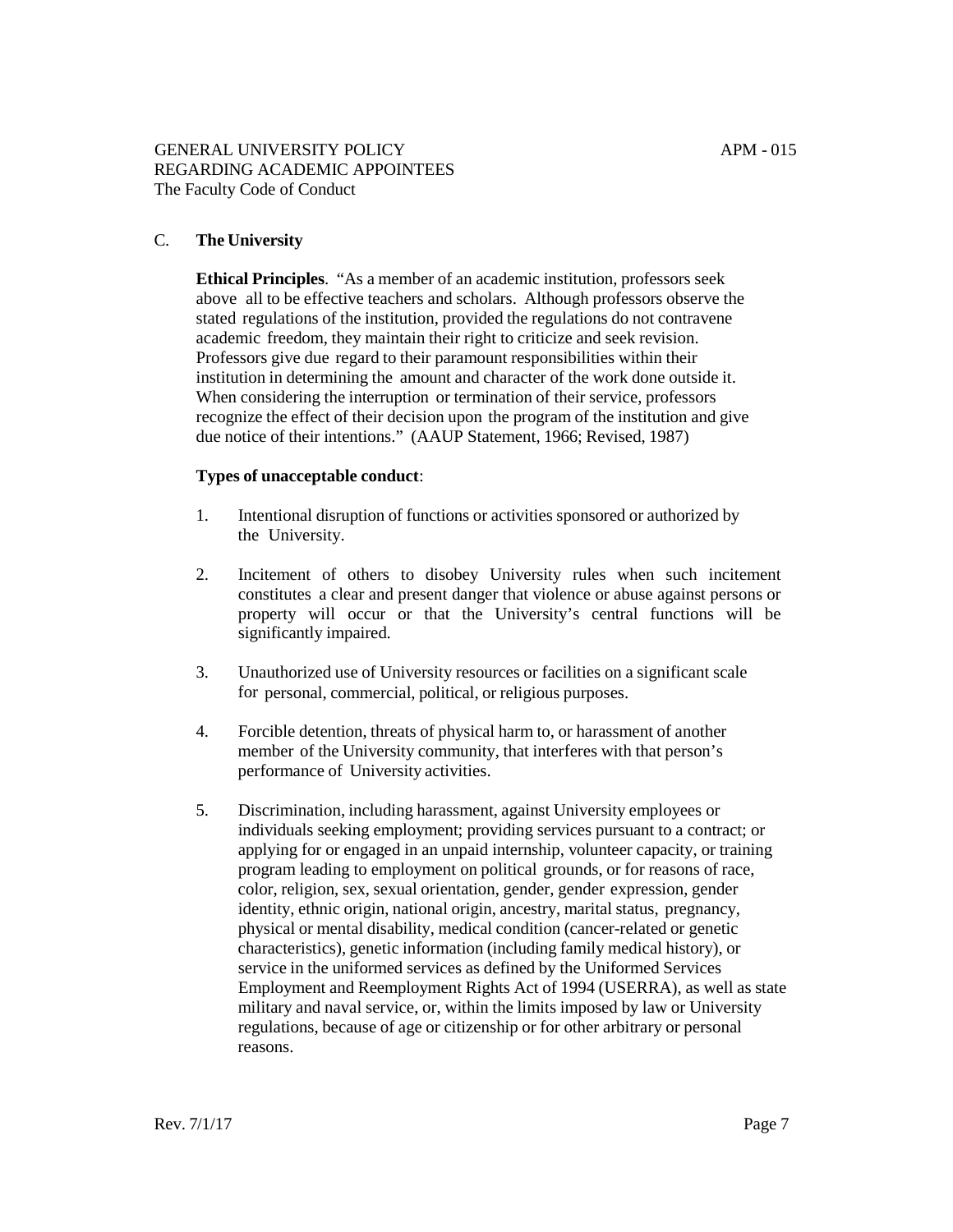- 6. Sexual violence and sexual harassment, as defined by University policy, of another member of the University community.
- 7. Violation of the University policy, including the pertinent guidelines, applying to nondiscrimination against employees on the basis of disability.
- 8. Serious violation of University policies governing the professional conduct of faculty, including but not limited to policies applying to research, outside professional activities, conflicts of commitment, clinical practices, violence in the workplace, and whistleblower protections.

## D. **Colleagues**

**Ethical Principles**. "As colleagues, professors have obligations that derive from common membership in the community of scholars. Professors do not discriminate against or harass colleagues. They respect and defend the free inquiry of associates. In the exchange of criticism and ideas professors show due respect for the opinions of others. Professors acknowledge academic debts and strive to be objective in their professional judgment of colleagues. Professors accept their share of faculty responsibilities for the governance of their institution." (AAUP Statement, 1966; Revised, 1987)

## **Types of unacceptable conduct**:

- 1. Making evaluations of the professional competence of faculty members by criteria not directly reflective of professional performance.
- 2. Discrimination, including harassment, against faculty on political grounds, or for reasons of race, color, religion, sex, sexual orientation, gender, gender expression, gender identity, ethnic origin, national origin, ancestry, marital status, pregnancy, physical or mental disability, medical condition (cancerrelated or genetic characteristics), genetic information (including family medical history), or service in the uniformed services as defined by the Uniformed Services Employment and Reemployment Rights Act of 1994 (USERRA), as well as state military and naval service, or, within the limits imposed by law or University regulations, because of age or citizenship or for other arbitrary or personal reasons.
- 3. Sexual violence and sexual harassment, as defined by University policy, of another member of the University community.
- 4. Violation of the University policy, including the pertinent guidelines, applying to nondiscrimination against faculty on the basis of disability.
- 5. Breach of established rules governing confidentiality in personnel procedures.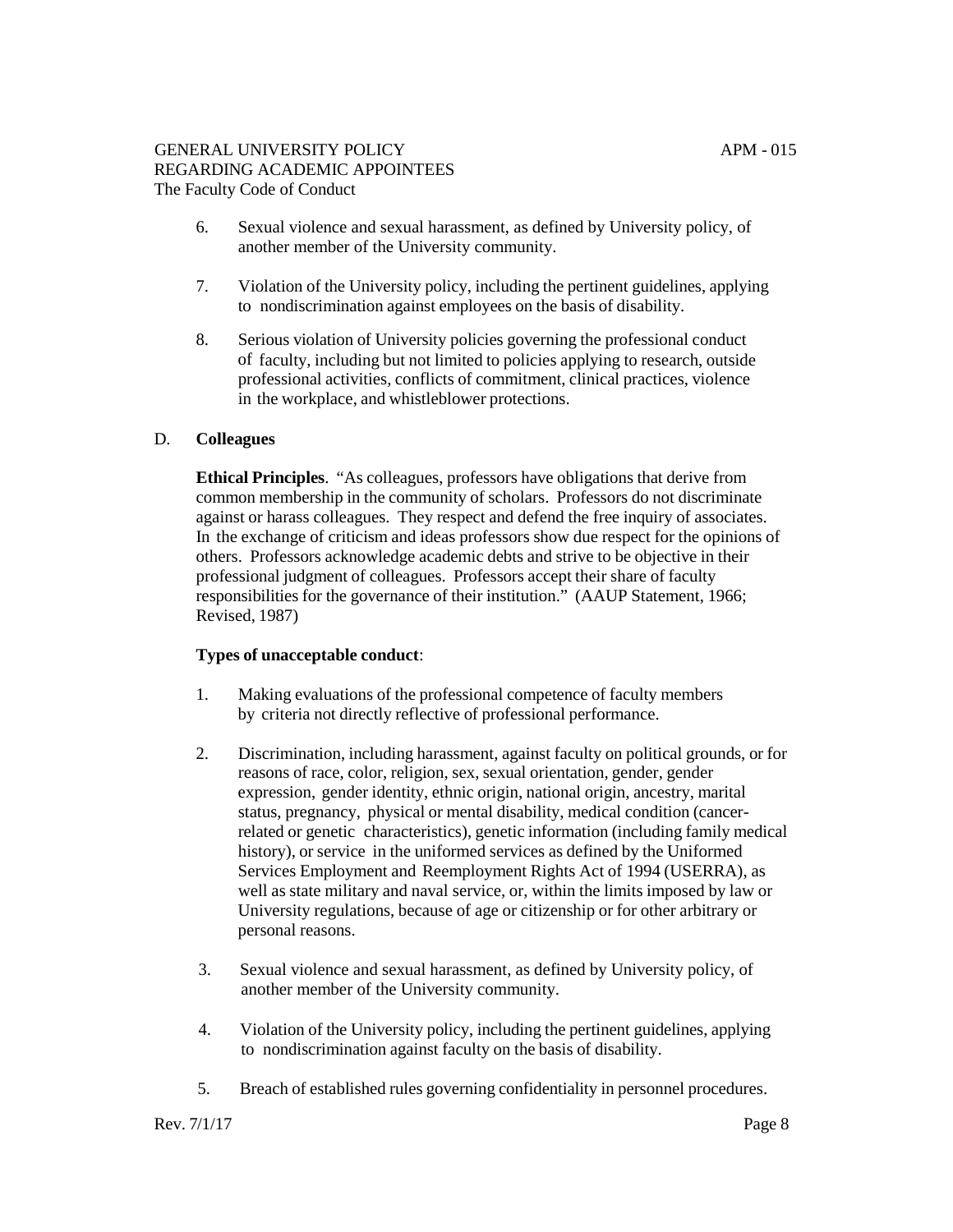## E. **The Community**

**Ethical Principles**. "Faculty members have the same rights and obligations as all citizens. They are as free as other citizens to express their views and to participate in the political processes of the community. When they act or speak in their personal and private capacities, they should avoid deliberately creating the impression that they represent the University." (U.C. Academic Council Statement, 1971)

## <span id="page-8-0"></span>**Types of unacceptable conduct**:

- 1. Intentional misrepresentation of personal views as a statement of position of the University or any of its agencies. (An institutional affiliation appended to a faculty member's name in a public statement or appearance is permissible, if used solely for purposes of identification.)
- 2. Commission of a criminal act which has led to conviction in a court of law and which clearly demonstrates unfitness to continue as a member of the faculty.

#### **Part III** – **Enforcement and Sanctions**

The Assembly of the Academic Senate recommends that each Division, in cooperation with the campus administration, develop and periodically re-examine procedures dealing with the investigation of allegations of faculty misconduct and the conduct of disciplinary proceedings.

Procedures shall be consistent with the Bylaws of the Academic Senate. Each Division should duly notify the University Committee on Rules and Jurisdiction and the University Committee on Privilege and Tenure of the procedures it has adopted and any subsequent changes therein. These Committees in turn are directed to report periodically to the Assembly of the Academic Senate on procedures adopted by the Divisions and to recommend to the Assembly such action as they deem appropriate for assuring compliance with the Bylaws of the Academic Senate or the promotion of uniformity among Divisions to the extent to which it appears necessary and desirable.

- A. In the development of disciplinary procedures, each Division must adhere to the following principles:
	- 1. No disciplinary sanction for professional misconduct shall be imposed by the administration except in accordance with specified campus procedures adopted after appropriate consultation with agencies of the Academic Senate, as prescribed in the introduction to this part of the Code. Systemwide procedures for the conduct of disciplinary hearings are set forth in Academic Senate [Bylaw](#page-8-0) 336.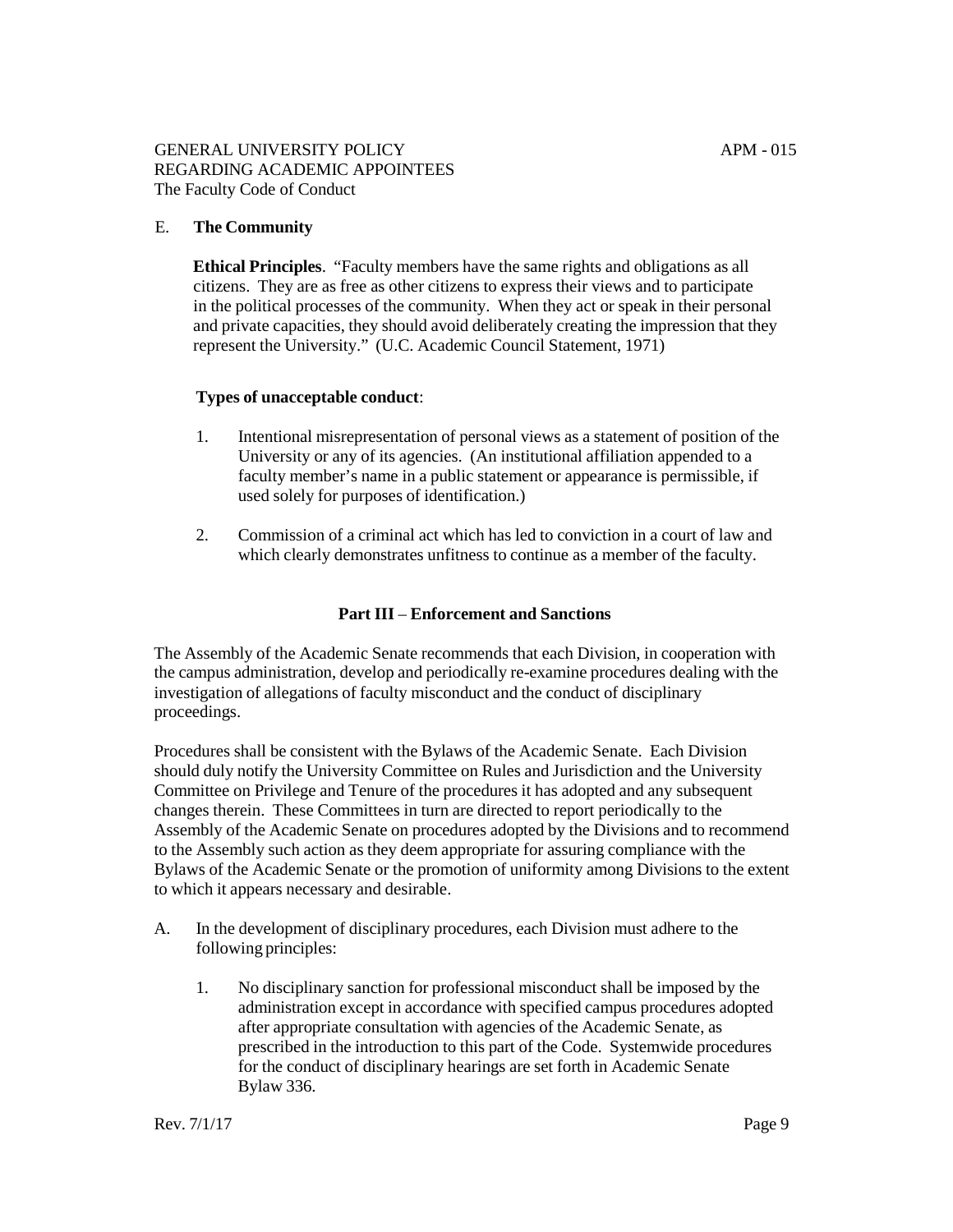- 2. No disciplinary sanction shall be imposed until after the faculty member has had an opportunity for a hearing before the Divisional Committee on Privilege and Tenure, subsequent to a filing of a charge by the appropriate administrative officer, as described in Academic Senate Bylaw 336.
- 3. The Chancellor is deemed to know about an alleged violation of the Faculty Code of Conduct when it is reported to any academic administrator at the level of department chair or above. Additionally, for an allegation of sexual violence or sexual harassment, the Chancellor is deemed to know about an alleged violation of the Faculty Code of Conduct when the allegation is first reported to any academic administrator at the level of department chair or above or the campus Title IX Officer. The Chancellor must initiate related disciplinary action by delivering notice of proposed action to the respondent no later than three years after the Chancellor is deemed to have known about the alleged violation. There is no limit on the time within which a complainant may report an alleged violation.
- 4. The Chancellor may not initiate notice of proposed disciplinary action unless there has been a finding of *probable cause*. The *probable cause* standard means that the facts as alleged in the complaint, if true, justify the imposition of discipline for a violation of the Faculty Code of Conduct and that the Chancellor is satisfied that the University can produce credible evidence to support the claim. In cases where the Chancellor wants a disciplinary action to proceed, the Divisional hearing committee must hold a hearing and make findings on the evidence presented unless the accused faculty member settles the matter with the Chancellor prior to the hearing or explicitly waives his or her right to a hearing.
- 5. The procedures adopted shall include designation of the following disciplinary sanctions authorized in the University Policy on Faculty Conduct and the Administration of Discipline, of which this Faculty Code of Conduct is an integral part: written censure, reduction in salary, demotion, suspension, denial or curtailment of emeritus status, and dismissal from the employ of the University. The Divisional Committee on Privilege and Tenure shall not recommend the imposition of a sanction more severe than that in the notice of proposed disciplinary action. More than one disciplinary sanction may be imposed for a single act of misconduct, e.g. a letter of censure and a suspension.
- B. In the development of disciplinary procedures, it is recommended that each Division adhere to the following principles:
	- 1. In order to facilitate the efficient and timely handling of disciplinary matters, it is recommended that procedures be developed that allow each Divisional Committee on Privilege and Tenure to sit in hearing panels smaller than the full committee.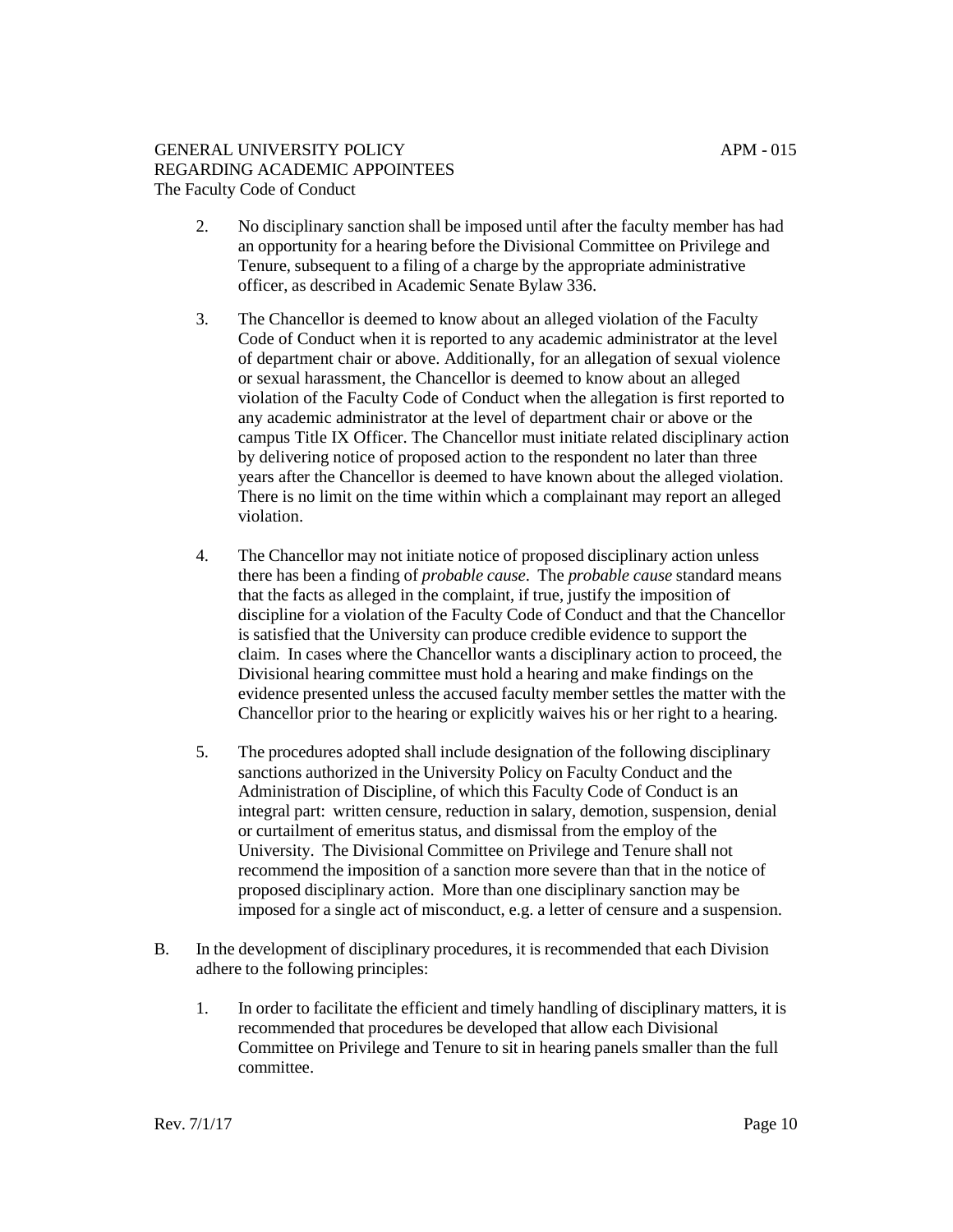- 2. There should be an appropriate mechanism for consideration and investigation of allegations of misconduct received from members of the faculty, staff, students, the administration, and other members of the University community. Procedures should be developed which encourage a single formal investigation of the allegations leading to the proposed disciplinary action.
- 3. Because it is desirable that the faculty meaningfully participate in its own selfdiscipline, and in order to provide the administration with faculty advice in the beginning stages of what may become formal disciplinary proceedings, appropriate procedures should be developed to involve the faculty in participating in the investigation of allegations of misconduct and/or in making recommendations to appropriate administrative officers whether a disciplinary charge should be filed. Divisions are encouraged to develop procedures to provide faculty investigators with training, consultation, or legal counsel to assist with the investigation of faculty disciplinary cases.
- 4. There should be provision for early resolution of allegations of faculty misconduct before formal disciplinary proceedings are instituted. Procedures should be developed for mediation of cases where mediation is viewed as acceptable by the Chancellor and the faculty member accused of misconduct. Mediators should be trained in mediation, be regarded as neutral third parties and have experience in the University environment. In cases where a settlement resolving disciplinary charges is entered into after a matter has been referred to an Academic Senate committee, the Chancellor is encouraged to consult with the Chair of the Divisional Committee on Privilege and Tenure prior to finalizing the settlement.
- 5. Appropriate precautions should be taken to safeguard the confidentiality of investigative and disciplinary proceedings. Procedures should be developed that allow information about an ongoing disciplinary proceeding, including information about the outcome, to be shared with complainant(s), to the extent allowable by State law and University policy.
- 6. There should be provision, to the maximum feasible extent, for separating investigative and judicial functions. A faculty member who has participated in investigating an allegation of misconduct or in recommending that a charge should be filed should thereafter not participate, as a member of the Committee on Privilege and Tenure, in the hearing of that charge.
- 7. In the implementation of all procedures, specific provisions should be made for the time span within which certain actions may or must be taken. Every effort should be made to conform to reasonable, specified time frames. Ideally, a hearing should commence within 90 days of the date on which the accused faculty member has been notified of the intention to initiate a disciplinary